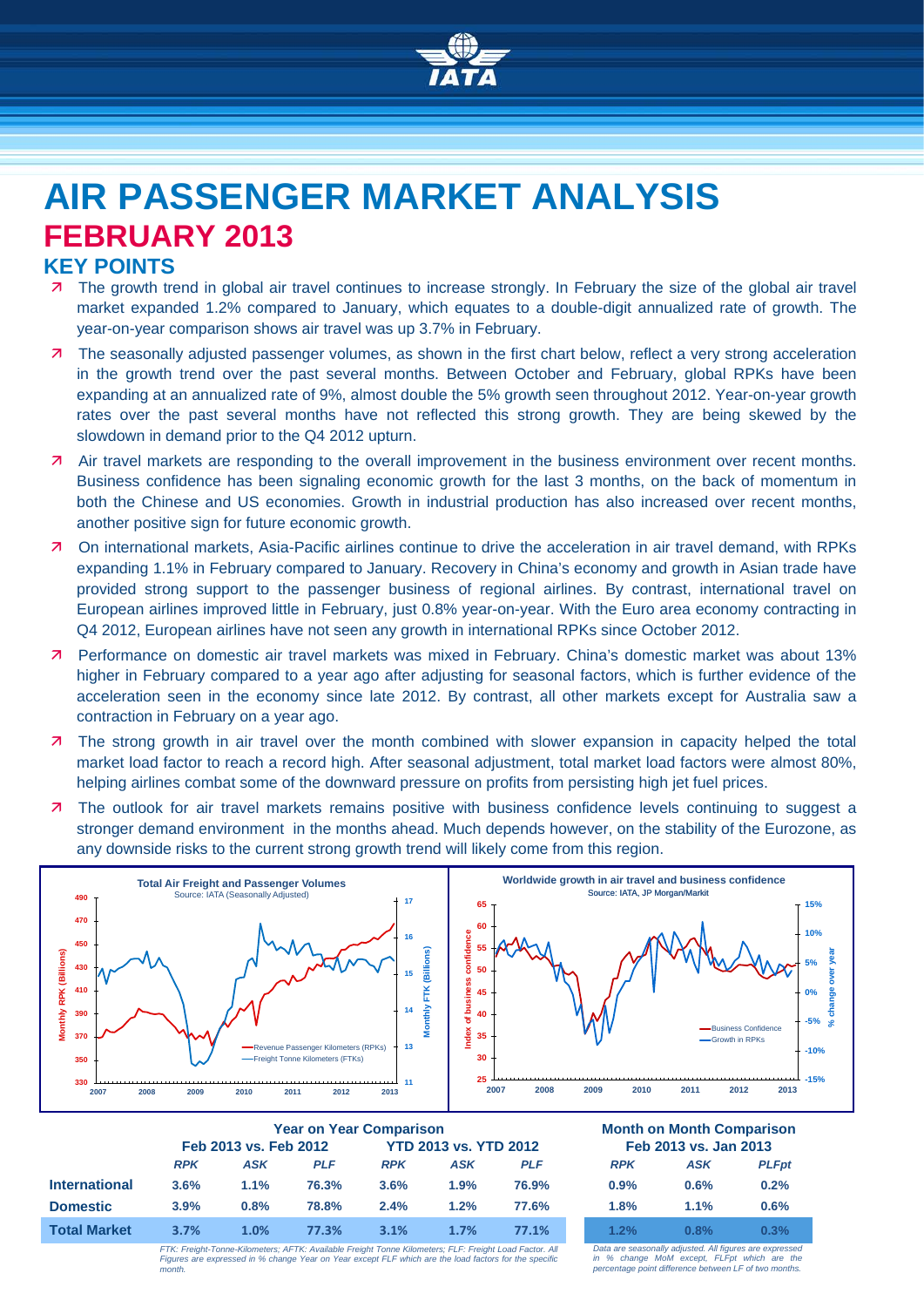# **PASSENGER MARKET**

#### **International Markets**



- The growth trend in international passenger travel accelerated in February, with growth of 0.9% compared to January. This result is a continuation with the faster growth trend over recent months, and in stark contrast to the flat or slow growth seen throughout early parts of 2012.
- Airlines in emerging markets continue to drive the growth in international passenger travel. Most of the growth in volumes over the month has been carried by Asia-Pacific airlines. Acceleration in the Chinese economy and a pick-up in Asian trade and industrial production have supported an increase in air travel demand. In February, international travel on Asia-Pacific airlines was up 4.5% compared to a year ago, and over the month there was a strong expansion of 1.1%. This expansion comes after adjusting for the seasonal impact of the Chinese New Year in February, which gave a boost to holiday-related leisure travel.
- 7 Middle Eastern airlines are also seeing strong demand for international air travel. Airlines in this region continue to post the fastest growth rates, with international travel up 10.6% in February compared to a year ago. Carriers have benefited from network expansion into emerging markets where solid economic growth continues to drive demand for air transport services. That network expansion shows up in the strong capacity growth – in February, available seat kilometers (ASKs) were up 9.7% compared to a year ago. With growth in demand outstripping the capacity expansion, the strong performance of Middle Eastern airlines on international markets is likely to continue.
- Airlines in other emerging regions, including Africa and Latin America, are also seeing solid growth in the New Year – up 7.7% and 7.0% in February year-on-year. In Latin America nations like Colombia, which are experiencing robust economic growth on the back of commodity exports, are also seeing rapid expansion in demand for air travel. Additionally, Colombia's implementation of an open skies agreement with the US at the start of the year is set to support further growth in international air travel for regional carriers. African carriers saw one of the largest improvements in international load factors in February compared to a year ago – going from 62.9% to 65.2%. In fact, the trend in international passenger load factors for African airlines started to improve in mid-2012 and have been increasing since. The improvement has certainly been driven by a pick-up in the travel demand, but it has also resulted from tighter capacity management. In February, seasonally adjusted capacity levels were virtually the same as those in June 2012.
- Airlines registered in developed economies continue to experience much slower growth on international markets. North American airlines' international traffic was up just 0.3% in February compared to a year ago - as capacity cuts (4.6%) keep demand growth contained - again producing the weakest year-on-year growth rates among regions. However, over the month there has been a strong increase in the growth trend, 1.8%, which contributed to the rise in overall international travel month-on-month. As a result of the capacity cuts there was a significant increase in load factors in February year-on-year, just shy of 4% pts. European airlines also experienced weak growth in February year-on-year, with just a 0.8% increase on international traffic. In contrast to the overall international travel trend, airlines in the trouble-stricken European economy have seen no growth in international passenger volumes since October 2012. European airlines have responded by managing capacity expansion, which resulted in a 2.0% cut in international ASKs in February year-on-year. This also lead to a solid rise in load factors year-on-year, in excess of 2% pts.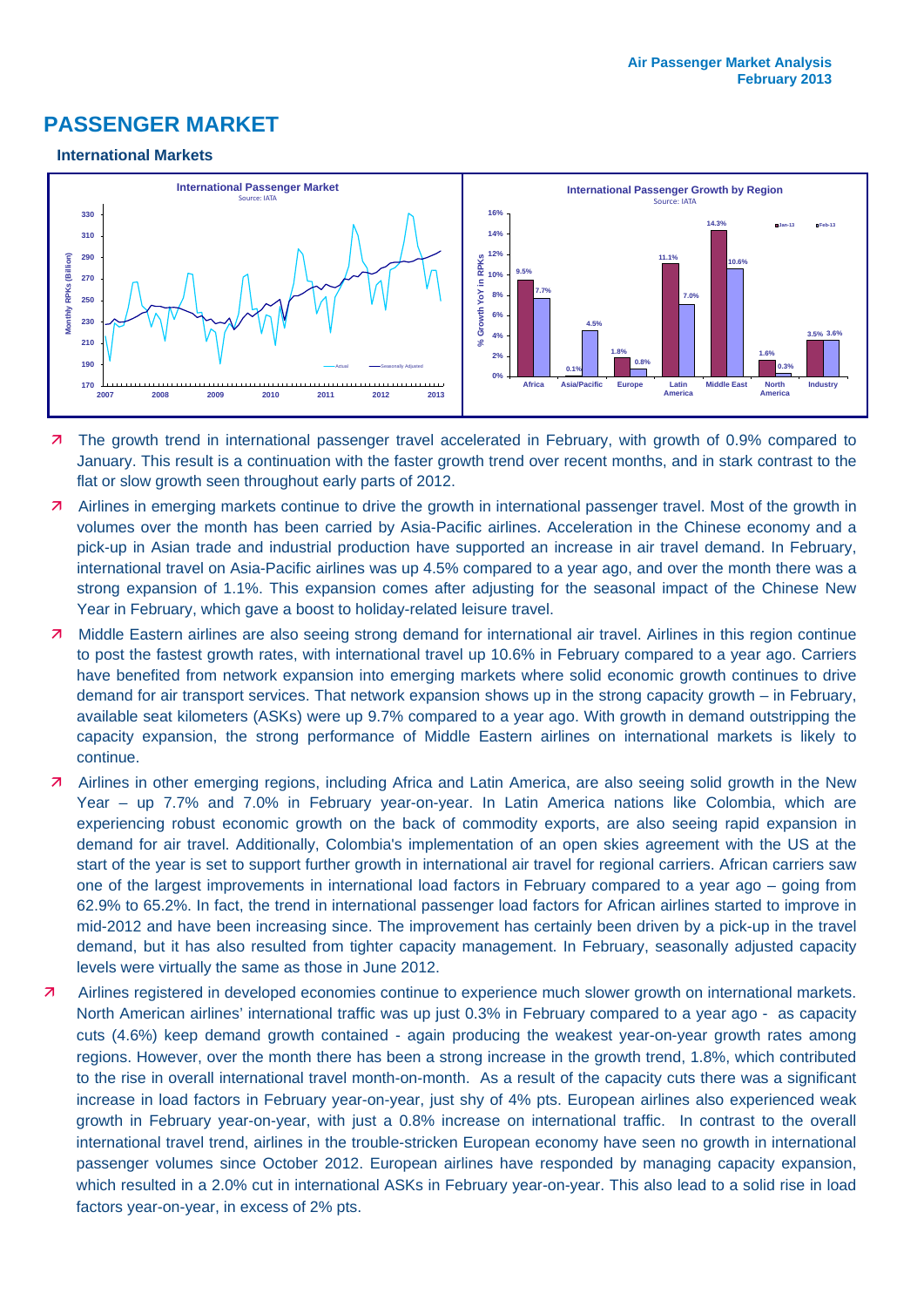

#### **Domestic Market**



- 7 Total domestic air travel surged over the month, rising 1.8% in February compared to January, mostly driven by growth in China's air travel market. China's growth was impacted by the timing of the Chinese New Year, but after adjusting for seasonal factors, growth in air travel was still very strong – about 13% in February compared to a year ago – which is further evidence of the acceleration seen in the economy since late 2012. Over the month, there was a huge 5.3% increase in February compared to January.
- **7** The only other domestic market to improve on a year ago was Australia. The Australian domestic market was 2.2% higher in February year-on-year, a slowdown on the January comparison of 6.0%, but the month-on-month expansion (0.6%) was solid. With major trade partners, namely China, seeing a recovery in economic growth, the outlook for Australia's economy has become more optimistic.
- By contrast, domestic air travel markets in Brazil, India, Japan and the US were all down in February compared to a year ago. In Brazil, significant capacity cuts have been accompanied by a fall in traffic growth. Airlines in that market are acting to offset downward pressure on profitability, with economic growth continuing to fall below expectations. In February, air travel in Brazil was down 4.3% compared to a year ago, while capacity was cut 10.6%. India's domestic market was down 9.1% in February on a year ago. In addition to the slowing economy, the Indian airlines have also been adjusting capacity downward from previously unsustainable levels, showing a contraction in ASKs of 7.5% in February year-on-year. In Japan, air travel markets continue to suffer from a waning economy and weakening domestic demand. The travel market was down 3.1% in February compared to a year ago, with current FTKs 12% below pre-tsunami levels. Finally, in the US, domestic air travel was down 0.6% year-on-year. But the month-on-month growth, of 0.3% gives a better indication of the growth trend over recent months. In fact, since Q4 2012 there has been a strong acceleration in domestic demand, with a 9% annualized rate of growth when comparing February to October. This trend is consistent with improving US consumer confidence and a better economic outlook for the months ahead.
- **7** The growth in domestic air travel overall (but mostly in China) combined with capacity cuts in some markets (mostly Brazil and India) helped load factors rise even higher in February, to another record level. Seasonally adjusted passenger load factors on domestic markets are above 80%, after a 0.6% pt improvement in February month-on-month.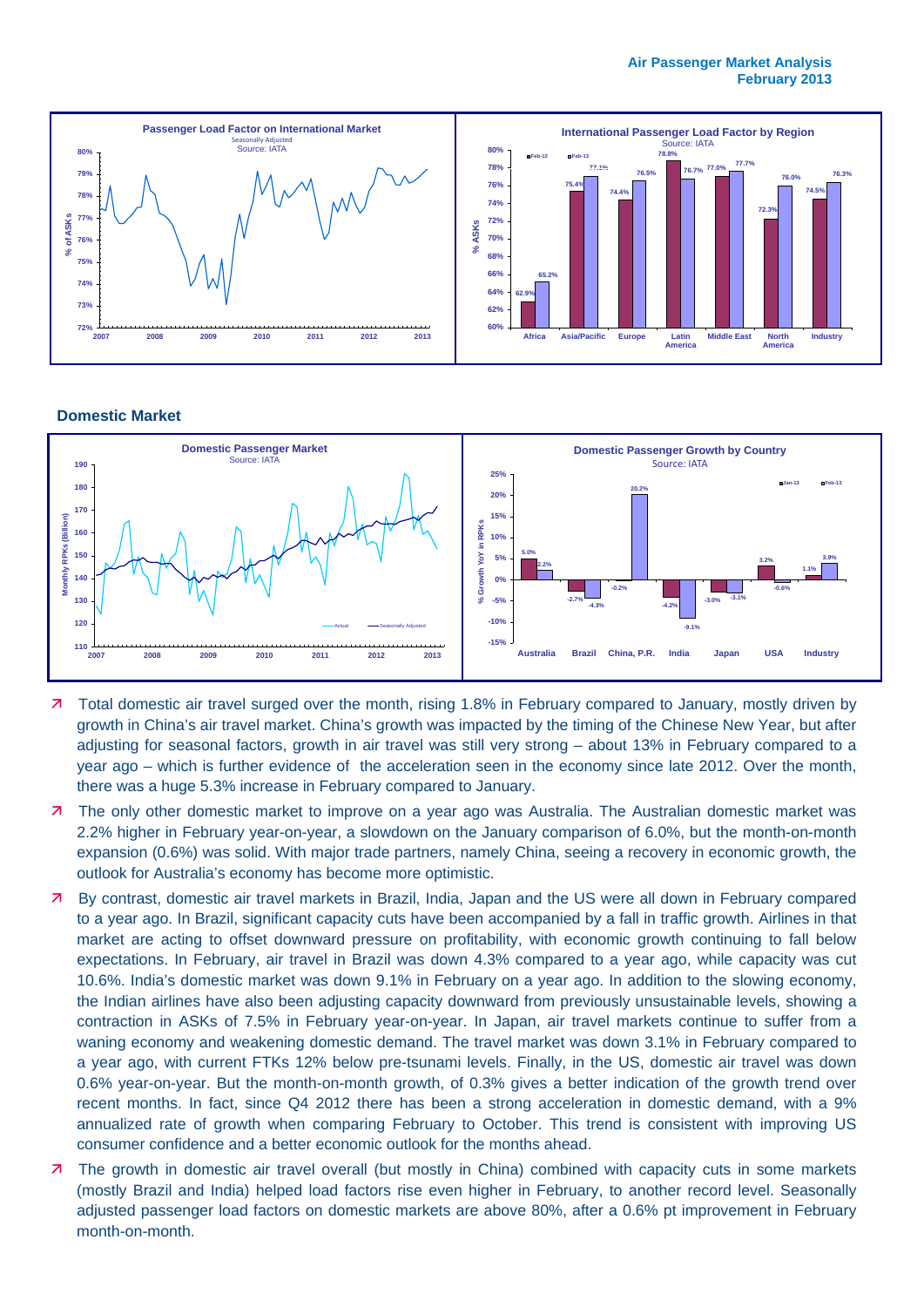#### **Air Passenger Market Analysis February 2013**



#### **Total Market (Domestic + International)**



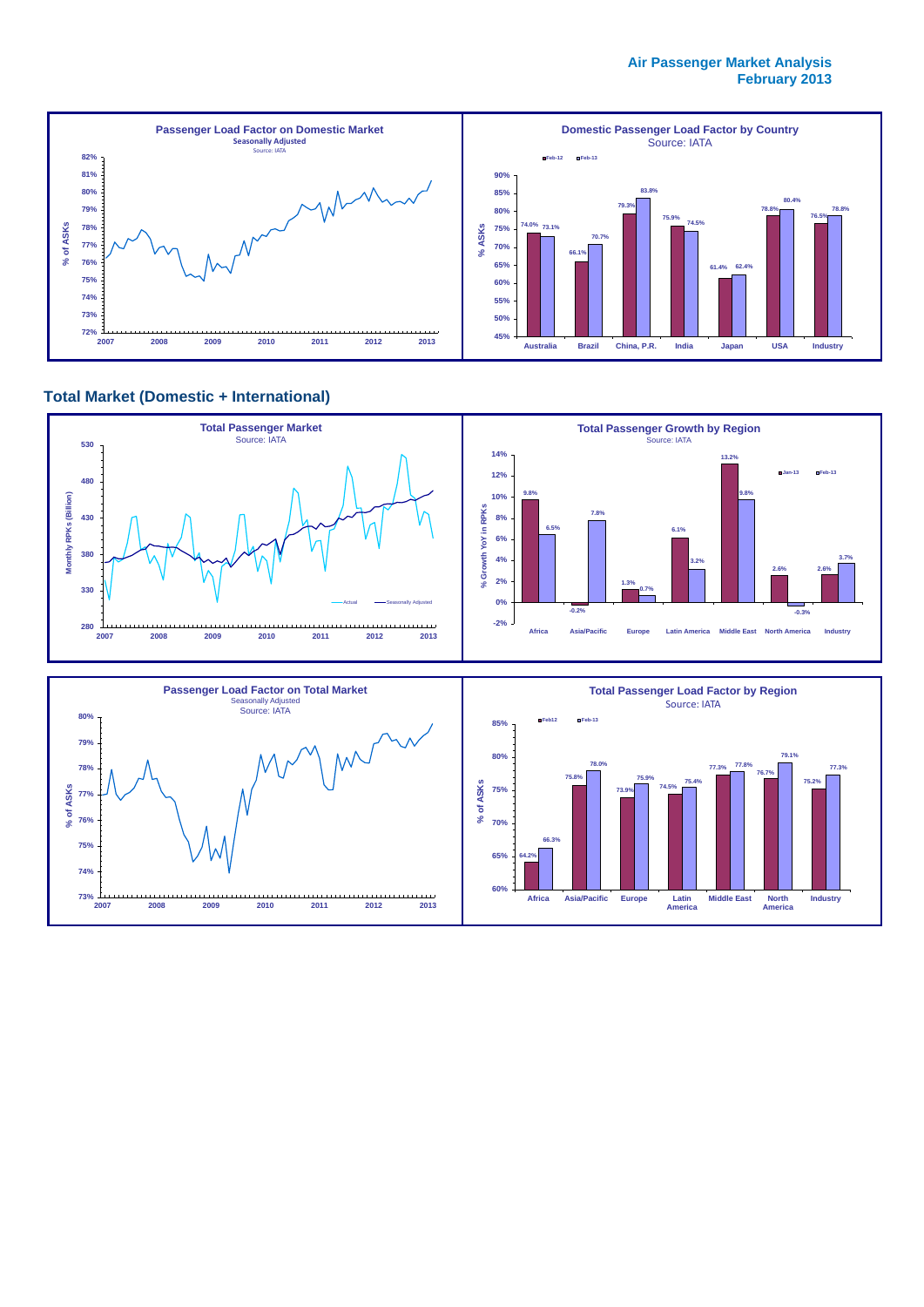# **ANNEX**

| <b>Year on Year</b><br><b>Comparison</b> | Feb 2012 vs. Feb 2013 |            | <b>YTD 2013 vs. YTD 2012</b> |            |            |            |
|------------------------------------------|-----------------------|------------|------------------------------|------------|------------|------------|
|                                          | <b>RPK</b>            | <b>ASK</b> | <b>PLF</b>                   | <b>RPK</b> | <b>ASK</b> | <b>PLF</b> |
| <b>Africa</b>                            | 7.7%                  | 3.9%       | 65.2%                        | 8.6%       | 4.8%       | 66.7%      |
| <b>Asia/Pacific</b>                      | 4.5%                  | 2.3%       | 77.1%                        | 2.1%       | 1.3%       | 77.3%      |
| <b>Europe</b>                            | 0.8%                  | $-2.0%$    | 76.5%                        | 1.3%       | $-0.8%$    | 76.8%      |
| <b>Latin America</b>                     | 7.0%                  | 9.9%       | 76.7%                        | 9.2%       | 11.4%      | 77.9%      |
| <b>Middle East</b>                       | 10.6%                 | 9.7%       | 77.7%                        | 12.5%      | 12.1%      | 78.2%      |
| <b>North America</b>                     | 0.3%                  | $-4.6%$    | 76.0%                        | 1.0%       | $-2.6%$    | 77.8%      |
| <b>International</b>                     | 3.6%                  | 1.1%       | 76.3%                        | 3.6%       | 1.9%       | 76.9%      |
| <b>Australia</b>                         | 2.2%                  | 3.5%       | 73.1%                        | 3.6%       | 5.4%       | 74.7%      |
| <b>Brazil</b>                            | $-4.3%$               | $-10.6%$   | 70.7%                        | $-3.4%$    | $-9.4%$    | 75.0%      |
| China P.R.                               | 20.2%                 | 13.7%      | 83.8%                        | 9.5%       | 9.0%       | 80.6%      |
| <b>India</b>                             | $-9.1%$               | $-7.5%$    | 74.5%                        | $-6.6%$    | $-6.0%$    | 75.2%      |
| Japan                                    | $-3.1%$               | $-4.7%$    | 62.4%                        | $-3.0%$    | $-3.8%$    | 59.3%      |
| <b>US</b>                                | $-0.6%$               | $-2.5%$    | 80.4%                        | 1.3%       | $-0.1%$    | 79.6%      |
| <b>Domestic</b>                          | 3.9%                  | 0.8%       | 78.8%                        | 2.4%       | 1.2%       | 77.6%      |
| <b>Africa</b>                            | 6.5%                  | 3.1%       | 66.3%                        | 8.2%       | 4.5%       | 67.3%      |
| <b>Asia/Pacific</b>                      | 7.8%                  | 4.7%       | 78.0%                        | 3.6%       | 3.0%       | 77.1%      |
| <b>Europe</b>                            | 0.7%                  | $-2.0%$    | 75.9%                        | 1.0%       | $-1.0%$    | 76.0%      |
| <b>Latin America</b>                     | 3.2%                  | 1.8%       | 75.4%                        | 4.7%       | 3.3%       | 77.5%      |
| <b>Middle East</b>                       | 9.8%                  | 9.0%       | 77.8%                        | 11.5%      | 11.1%      | 78.3%      |
| <b>North America</b>                     | $-0.3%$               | $-3.3%$    | 79.1%                        | 1.2%       | $-1.0%$    | 79.1%      |
| <b>Total Market</b>                      | 3.7%                  | 1.0%       | 77.3%                        | 3.1%       | 1.7%       | 77.1%      |

*RPK: Revenue-Passenger-Kilometers; ASK: Available-Seat-Kilometers; PLF: Passenger-Load-Factor; All Figures are expressed in % change Year on Year except PLFwhich are the load factors for the specific month.*